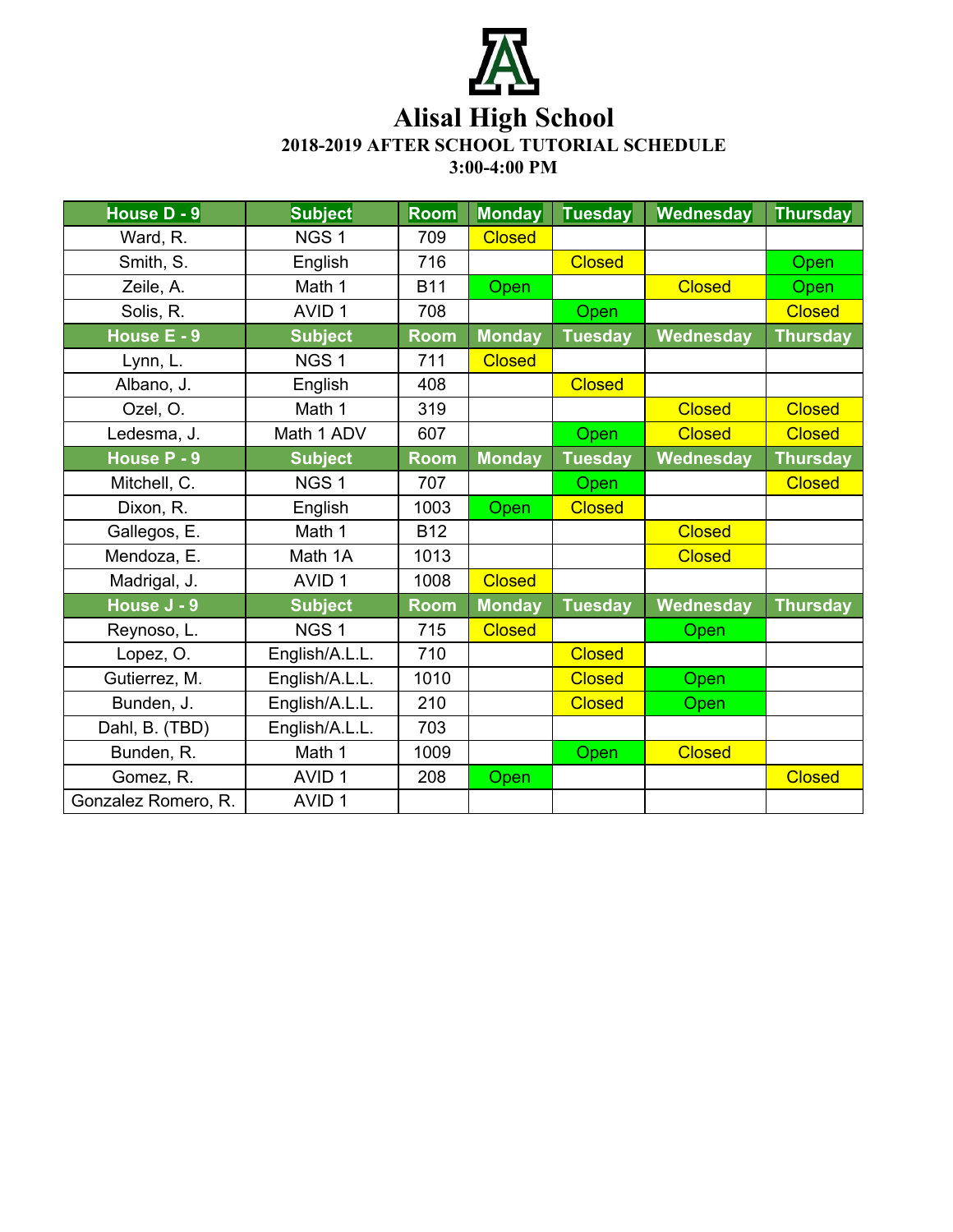| House C - 10   | <b>Subject</b>       | <b>Room</b> | <b>Monday</b> | <b>Tuesday</b> | Wednesday        | <b>Thursday</b> |
|----------------|----------------------|-------------|---------------|----------------|------------------|-----------------|
| Tisdale, A.    | Science              |             | <b>CLOSED</b> | <b>OPEN</b>    |                  | <b>OPEN</b>     |
| Chamberlin, J. | English              | 204         |               | <b>CLOSED</b>  |                  |                 |
| Dixon, E.      | English              | 402         |               | <b>CLOSED</b>  |                  |                 |
| <b>TBD</b>     | English              |             |               | <b>CLOSED</b>  |                  |                 |
| Ramirez, P.    | Math                 |             |               |                | <b>CLOSED</b>    |                 |
| Rojas, H.      | Math                 | <b>B36</b>  |               | <b>OPEN</b>    | <b>CLOSED</b>    |                 |
| Narvaez, S.    | Math                 | <b>B2</b>   | <b>OPEN</b>   |                | <b>CLOSED</b>    | <b>OPEN</b>     |
| Guido, M.      | <b>World History</b> | 311         |               | <b>OPEN</b>    |                  | <b>CLOSED</b>   |
| Flores, J.     | <b>World History</b> | 307         |               | <b>OPEN</b>    |                  | <b>CLOSED</b>   |
|                |                      |             |               |                |                  |                 |
| House G - 10   | <b>Subject</b>       | <b>Room</b> | <b>Monday</b> | <b>Tuesday</b> | <b>Wednesday</b> | <b>Thursday</b> |
| Rovell, S.     | Science              |             | <b>CLOSED</b> |                | <b>OPEN</b>      |                 |
| Gallardo, J.   | English              | 404         |               | <b>CLOSED</b>  |                  |                 |
| Casares, J.    | Math                 | 212         | <b>OPEN</b>   |                | <b>CLOSED</b>    |                 |
| Lequin, S.     | Math                 | 308         |               |                | <b>CLOSED</b>    | <b>OPEN</b>     |
| Jensen, Z.     | <b>World History</b> | 1009        |               | <b>OPEN</b>    |                  | <b>CLOSED</b>   |
|                |                      |             |               |                |                  |                 |
| House B - 10   | <b>Subject</b>       | <b>Room</b> | <b>Monday</b> | <b>Tuesday</b> | Wednesday        | <b>Thursday</b> |
| Rodriguez, R.  | Science              |             | <b>CLOSED</b> |                | <b>OPEN</b>      |                 |
| Merz, C.       | Science              |             | <b>CLOSED</b> |                | <b>OPEN</b>      |                 |
| Rodriguez, M.  | English              | 1007        |               | <b>CLOSED</b>  |                  | <b>OPEN</b>     |
| Casares, J.    | Math                 | 212         | <b>OPEN</b>   |                | <b>CLOSED</b>    |                 |
| Muniz, A.      | Math                 | <b>B9</b>   |               |                | <b>CLOSED</b>    | <b>OPEN</b>     |
| Quiroz, I.     | <b>World History</b> | 308         |               | <b>OPEN</b>    |                  | <b>CLOSED</b>   |
|                |                      |             |               |                |                  |                 |

| <b>House A - ELD</b> | <b>Subject</b>       | <b>Room</b>    | <b>Monday</b> | <b>Tuesday</b> | Wednesday     | <b>Thursday</b> |
|----------------------|----------------------|----------------|---------------|----------------|---------------|-----------------|
| Reynoso, L.          | Biology              | 715            | <b>CLOSED</b> | <b>OPEN</b>    | <b>OPEN</b>   | <b>OPEN</b>     |
| Cruz, L.             | Biology              | 318            | <b>CLOSED</b> | <b>OPEN</b>    | <b>OPEN</b>   |                 |
| Lising, E.           | Physics              | 1015           | <b>CLOSED</b> |                |               |                 |
| Lopez, O.            | English              | 710            | <b>OPEN</b>   | <b>CLOSED</b>  |               |                 |
| Cisneros, C.         | English              |                |               | <b>CLOSED</b>  |               |                 |
| Gutierrez, M.        | English              | 724            |               | <b>CLOSED</b>  |               |                 |
| Rodriguez, M.        | English              | 1007           |               | <b>CLOSED</b>  |               |                 |
| Montoya, R.          | English              | 718            |               | <b>CLOSED</b>  |               |                 |
| Dahl, B.             | English              | 703            |               | <b>CLOSED</b>  |               |                 |
| Bunden, J.           | English              | 210            |               | <b>CLOSED</b>  | <b>OPEN</b>   |                 |
| Gallegos, E.         | Math                 | <b>B12</b>     |               |                | <b>CLOSED</b> |                 |
| Olvera Garcia, E.    | Math                 | <b>B33</b>     |               | <b>OPEN</b>    | <b>CLOSED</b> | <b>OPEN</b>     |
| Bunden, R            | Math                 | 1009           |               | <b>OPEN</b>    | <b>CLOSED</b> |                 |
| Lequin, S.           | Math                 | 308            |               |                | <b>CLOSED</b> | <b>OPEN</b>     |
| Muniz, A.            | Math                 | B <sub>9</sub> |               |                | <b>CLOSED</b> | <b>OPEN</b>     |
| Quiroz, I.           | <b>World History</b> | 406            |               | <b>OPEN</b>    |               | <b>CLOSED</b>   |
| Cabrera, L.          | <b>US History</b>    |                |               |                |               | <b>CLOSED</b>   |
| Kirker, M.           | Gov / Econ           | <b>B25</b>     |               |                |               | <b>CLOSED</b>   |